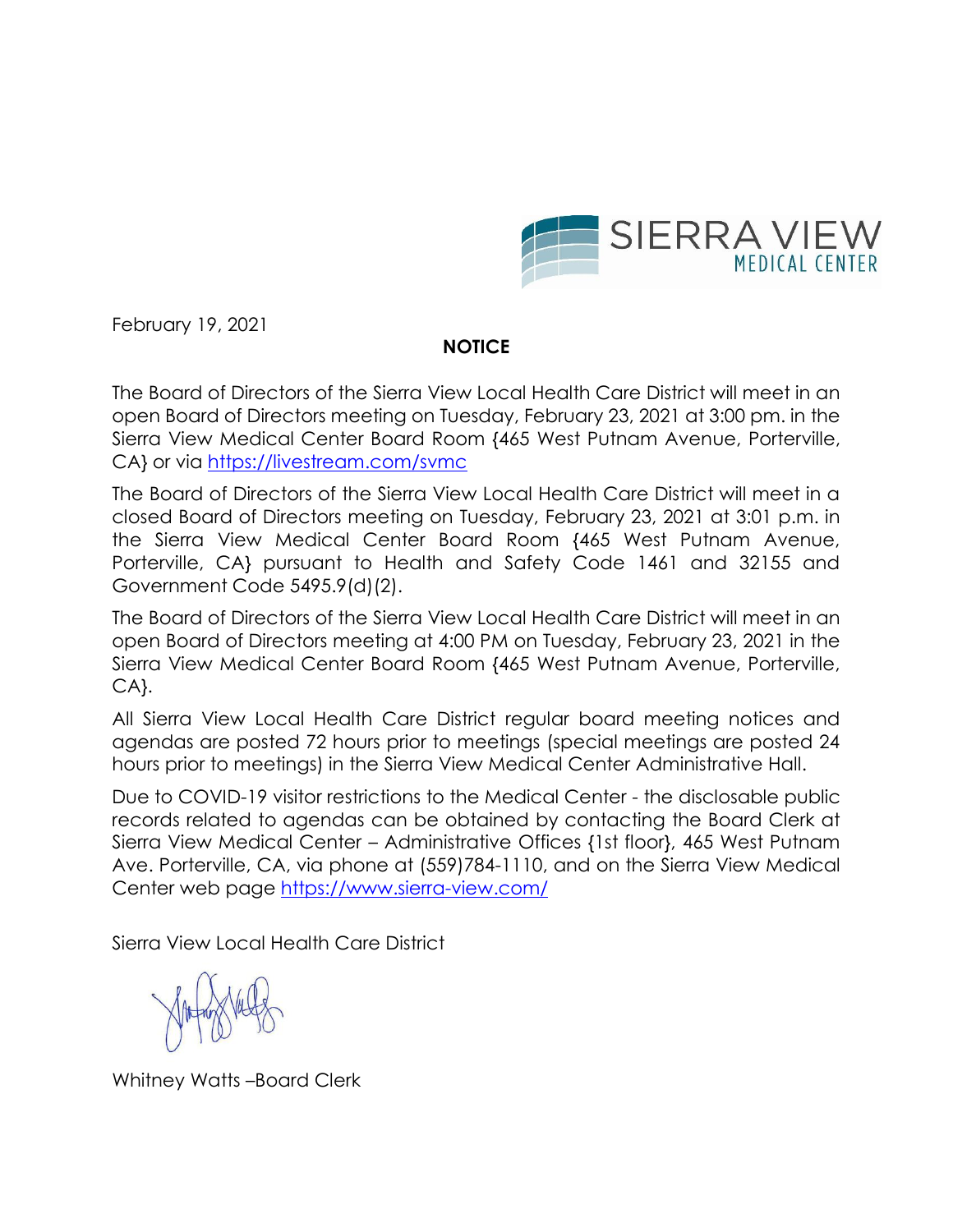

# *SIERRA VIEW LOCAL HEALTH CARE DISTRICT BOARD OF DIRECTORS MEETING 465 West Putnam Avenue, Porterville, CA – Board Room*

# *AGENDA*

### *February 23, 2021*

## **OPEN SESSION AGENDA (3:00 P.M.)**

The Board of Directors will call the meeting to order at 3:00 P.M. via Livestream, at which time the Board of Directors will move to Closed Session regarding the items listed under Closed Session. The public meeting will reconvene at 4:00 P.M. via Livestream: <https://livestream.com/svmc>

### **I. Call to Order**

### **II. Approval of Agendas**

*Recommended Action:* Approve/Disapprove the Agenda as Presented/Amended

The Board Chairman will limit each presentation so that the matter may be concluded in the time allotted. Upon request of any Board member to extend the time for a matter, either a Board vote will be taken as to whether to extend the time allotted or the chair may extend the time on his own motion without a vote.

### **III. Adjourn Open Session and go into Closed Session**

### **CLOSED SESSION AGENDA (3:01 P.M.)**

As provided in the Ralph M. Brown Act, Government Code Sections 54950 et seq., the Board of Directors may meet in closed session with members of the staff, district employees and its attorneys. These sessions are not open to the public and may not be attended by members of the public. The matters the Board will meet on in closed session are identified on the agenda or are those matters appropriately identified in open session as requiring immediate attention and arising after the posting of the agenda. Any public reports of action taken in the closed session will be made in accordance with Gov. Code Section 54957.1

#### **IV. Closed Session Business**

- A. Pursuant to Evidence Code Sections 1156 and 1157.7; Health and Safety Code Section 32106(b): Chief of Staff Report (Time Limit – 15 minutes)
- B. Pursuant to Evidence Code Sections 1156 and 1157.7; Health and Safety Code Section 32106(b):
	- 1. Evaluation Quality of Care/Peer Review/Credentials (Time Limit 5 minutes)
	- 2. Quality Division Update (Time Limit 5 minutes)
- C. Pursuant to Gov. Code Section 54956.9, Exposure to Litigation to subdivision (d)(2): Conference with Legal Counsel. BETA Claim No. 21-000170 (Time Limit – 10 minutes)
- D. Pursuant to Gov. Code Section 54962; Health and Safety Code Section 32106(b): Discussion Regarding Trade Secrets, Pertaining to Service (1 Item) Estimated Date of Disclosure – February 2024 (Time Limit – 20 minutes)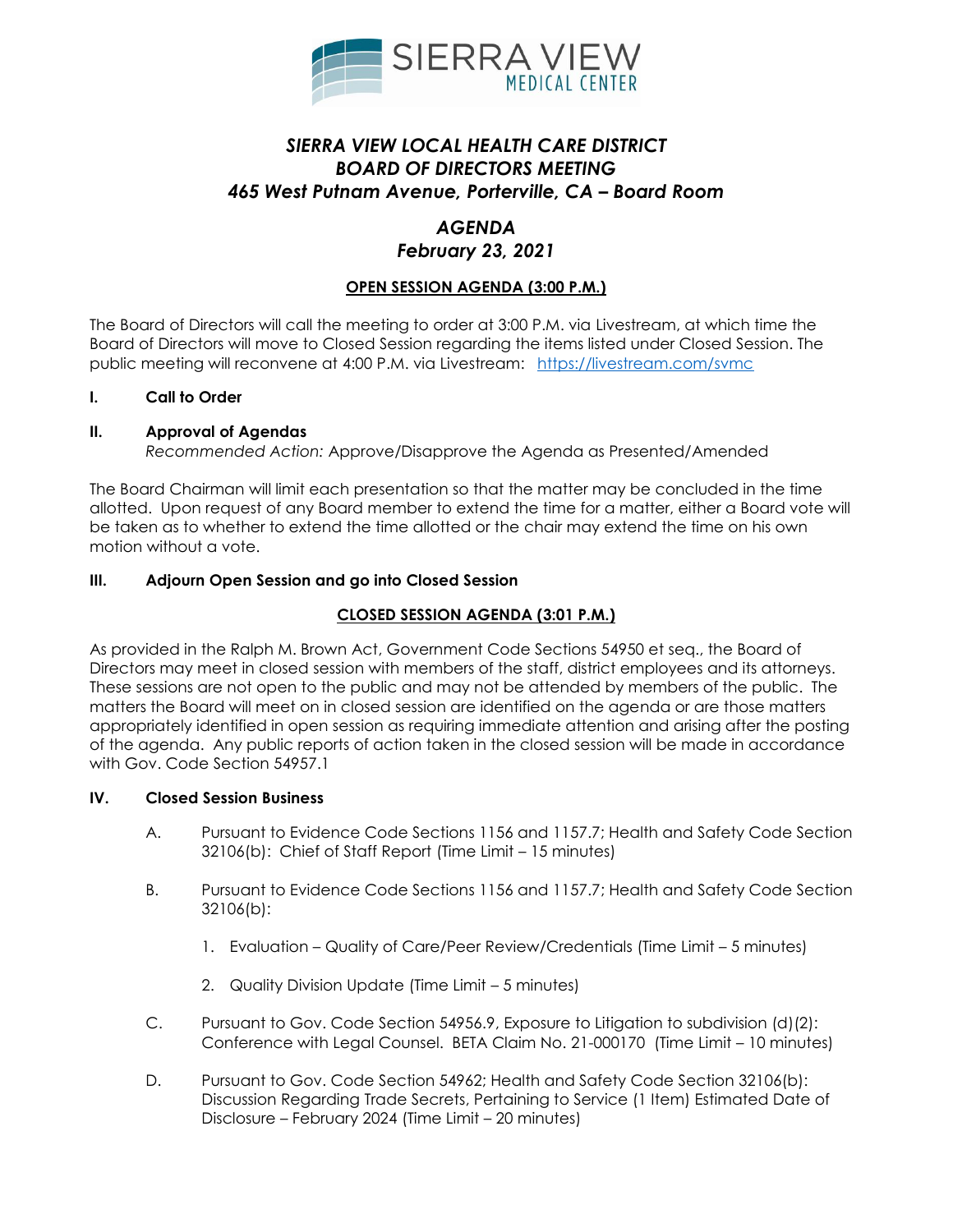

- E. Pursuant to Gov. Code Section 54962; Health and Safety Code Section 32106(b): Discussion Regarding Trade Secrets, Pertaining to Service (1 Item) Estimated Date of Disclosure – February 2023 (Time Limit – 20 minutes)
- F. Pursuant to Gov. Code 54956.9, Conference with Legal Counsel (d)(2): Exposure to Litigation (Time Limit – 15 minutes)
- G. Pursuant to Gov. Code 54956.9, Conference with Legal Counsel (d)(2): Exposure to Litigation (2 Items) (Time Limit – 10 minutes)
- H. Pursuant to Gov. Code Section 54956.9, Conference with Legal Counsel about recent work product (b)(1) and (b)(3)(F): significant exposure to litigation; privileged communication (Time Limit – 15 minutes)

To the extent items on the Closed Session Agenda are not completed prior to the scheduled time for the Open Session to begin, the items will be deferred to the conclusion of the Open Session Agenda.

### **V. Adjourn Closed Session and go into Open Session**

#### **OPEN SESSION AGENDA (4:00 P.M.)**

#### **VI. Closed Session Action Taken**

Pursuant to Gov. Code Section 54957.1; Action(s) to be taken Pursuant to Closed Session **Discussion** 

- A. Chief of Staff Report *Recommended Action*: Information only; no action taken
- B. Quality Review
	- 1. Evaluation Quality of Care/Peer Review/Credentials *Recommended Action*: Vote to Approve/Disapprove
	- 2. Quality Division Update *Recommended Action*: Information only; no action taken
- C. Conference with Legal Counsel regarding BETA Claim No. 21-000170 *Recommended Action*: Approve/Deny BETA Claim No. 21-000170
- D. Discussion Regarding Trade Secrets (1 Item) *Recommended Action*: Information only; no action taken
- E. Discussion Regarding Trade Secrets (1 Item) *Recommended Action*: Approve/Deny

## **Page 3**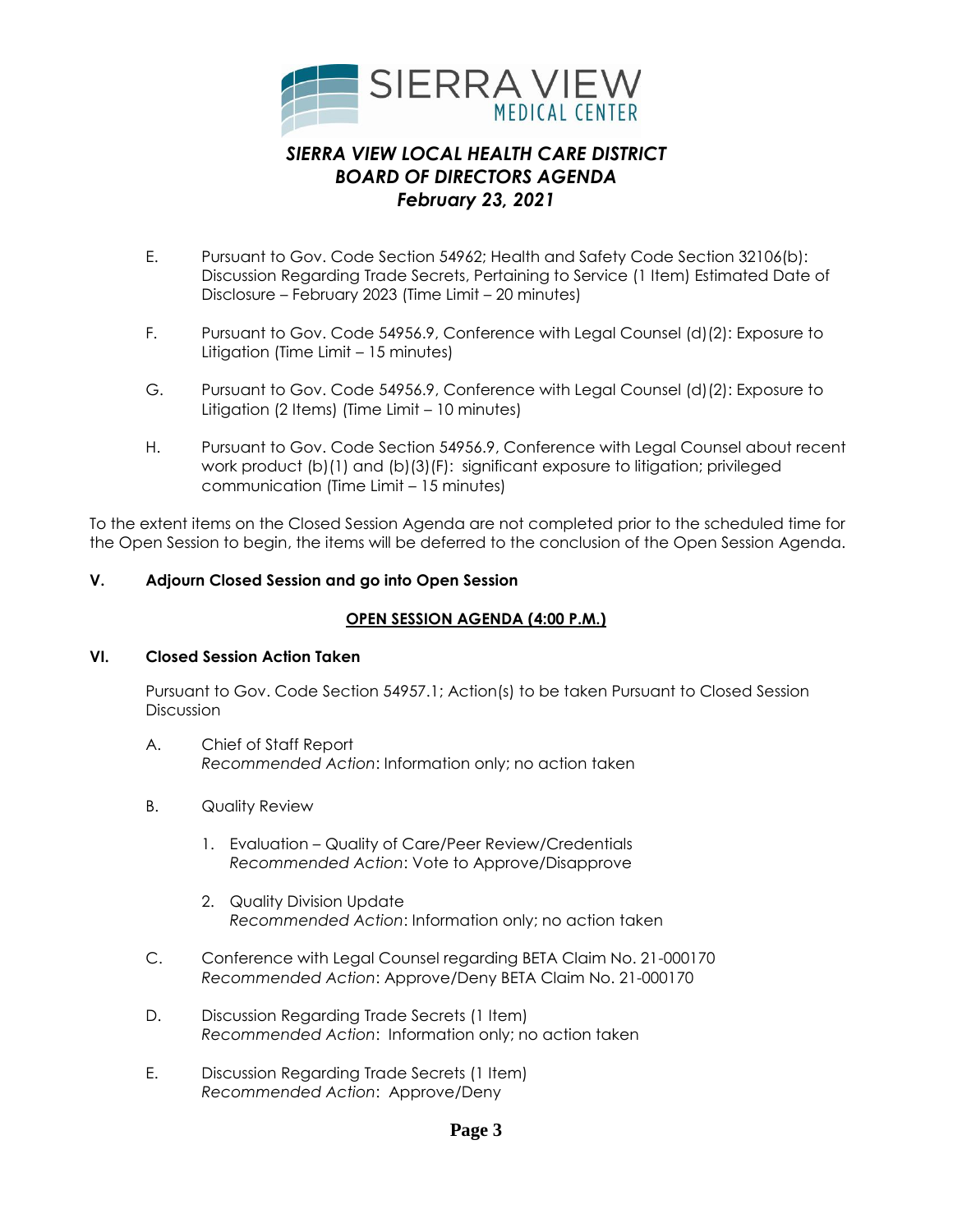

- F. Conference with Legal Counsel *Recommended Action*: Information only; no action taken
- G. Conference with Legal Counsel (2 Items) *Recommended Action*: Information only; no action taken
- H. Conference with Legal Counsel about recent work product *Recommended Action*: Information only; no action taken

#### **VII. Public Comments**

Pursuant to Gov. Code Section 54954.3 - NOTICE TO THE PUBLIC - At this time, members of the public may comment on any item not appearing on the agenda. Under state law, matters presented under this item cannot be discussed or acted upon by the Board at this time. For items appearing on the agenda, the public may make comments at this time or present such comments when the item is called. Any person addressing the Board will be limited to a maximum of three (3) minutes so that all interested parties have an opportunity to speak with a total of thirty (30) minutes allotted for the Public Comment period. At all times, please state your name and address for the record.

#### **VIII. Consent Agenda**

Background information has been provided to the board on all matters listed under the Consent Agenda, and these items are considered to be routine by the Board. All items under the Consent Agenda are normally approved by one motion. If discussion is requested by any Board member(s) or any member of the public on any item that item may be removed from the Consent Agenda, if separate action is required and moved to the Business Agenda.

#### **Medical Staff Policies/Procedures/Protocols/Plans**

#### A. **Policies**

- 1. Admission of a Newborn Born Outside of Hospital
- 2. DP/SNF COVID-19 Policy & Procedure
- 3. Documentation of Cardiac Rhythm
- 4. Emergency Response to On Campus Medical Emergencies
- 5. GME Vendor Relations
- 6. Healthy Worksite Meals & Beverages
- 7. Hypothermia/Hyperthermia Unit
- 8. Information Technology Access Initiation, Modification, Termination
- 9. Intrafacility Patient Transport
- 10. Laser Surgery Practice and Safety
- 11. Loaner Instrument Sterilization Process
- 12. Management of Infusion Reactions to Cancer Chemotherapy and Biotherapy Agents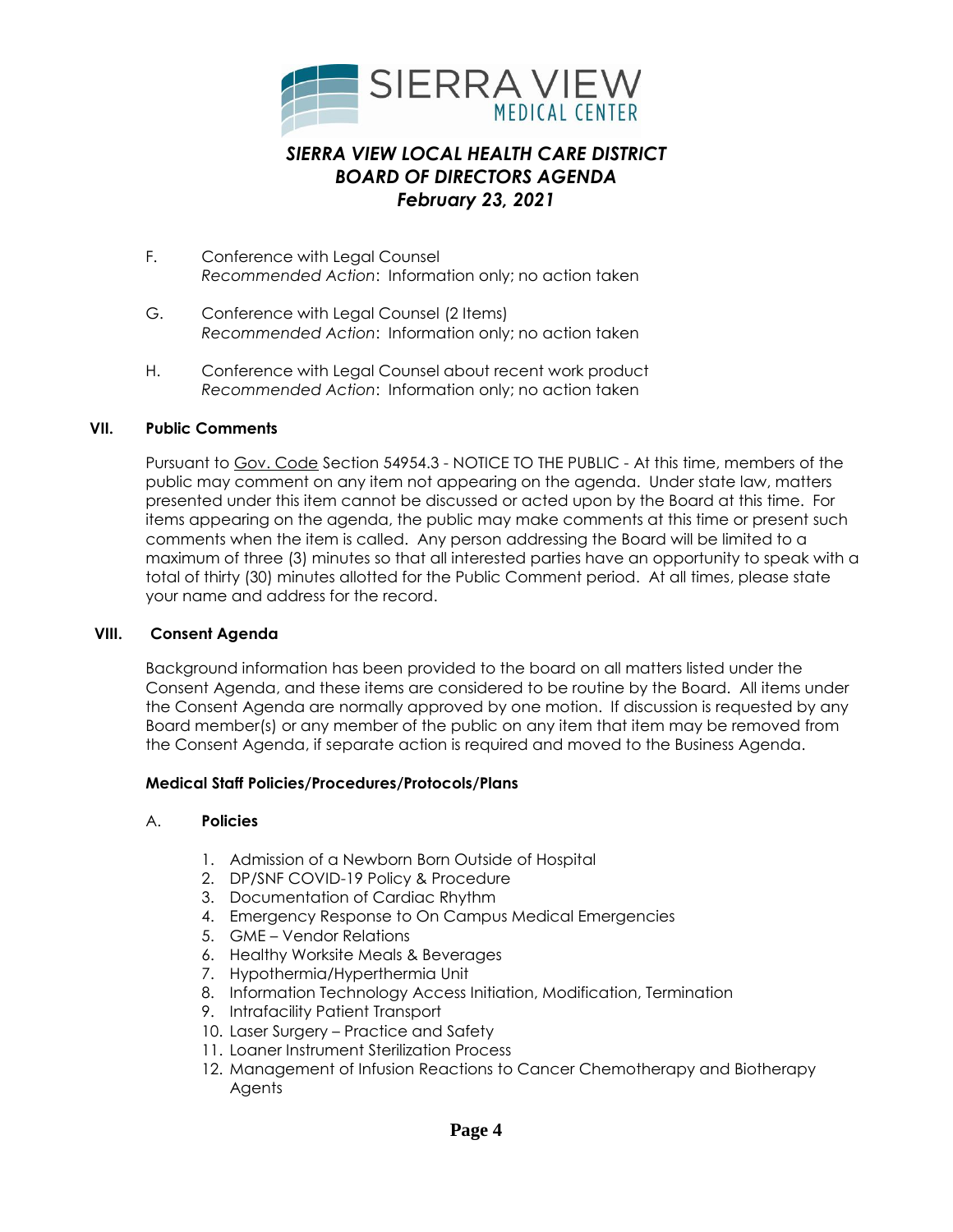

- 13. Medical Staff Assignments
- 14. Medication Administration
- 15. Modified Barium Swallow (MBS)
- 16. Neonatal Intensive Care Unit Scope of Patient Care/Staffing Guidelines
- 17. Nursing Care and Management of the Second Stage of Labor
- 18. Patient Blood Samples for Blood Bank
- 19. Patient Privacy Program Requirements
- 20. Patient Rights and Responsibilities
- 21. Patient Safety
- 22. Physician's Services
- 23. Prisoners/Wards of Legal System Care of
- 24. Procedures Reference Materials
- 25. Qualified Personnel: Arterial Puncture #9013
- 26. Rapid Detection of Respiratory Syncytial Virus (RSV)
- 27. Scope of Service Cardiac Cath Lab
- 28. Standards of Care: Interdisciplinary Team Assessment
- 29. Stroke Alert & Acute Care Stroke Management: Emergency Department & In Patient Units
- 30. Thrombolytic Therapy in Acute Ischemic Stroke
- 31. Urethral Catheterization

#### B. **Orders**

- 1. Intraoperative Orders Dr. Ganti AHMED Glaucoma Valve
- 2. Intraoperative Orders Dr. Ganti Cataract
- 3. Intraoperative Orders Dr. Ganti Pterygium

#### **Hospital Policies/Procedures/Protocols/Plans**

#### A. **Policies**

- 1. Certified Nursing Assistant Certification Verification
- 2. Floating Guidelines
- 3. Food Service Emergency Plan
- 4. GME Vendor Relations
- 5. Information Technology Access Initiation Modification Termination
- 6. Overtime
- 7. Supply Distribution Par Level System

#### B. **Forms**

- 1. Baseline Care Plan
- 2. Confidentiality Agreement

*Recommended Action*: Approve Consent Agenda as presented. (Time Limit – 5 minutes)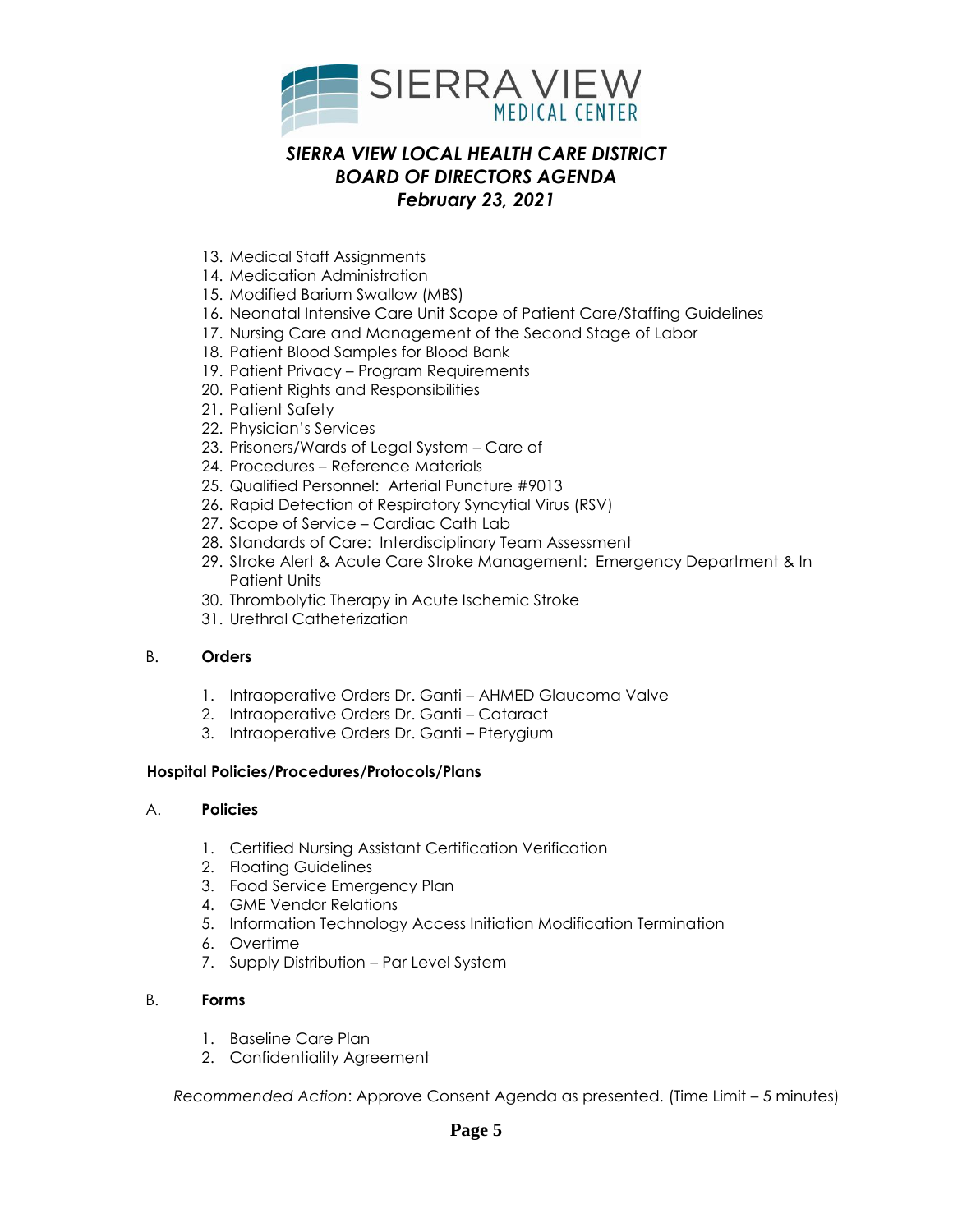

#### **IX. Approval of Minutes**

A. **January 26, 2021 Minutes of the Regular Meeting of the Board of Directors** *Recommended Action:* Approve/Disapprove January 26, 2021 Minutes of the Regular Meeting of the Board of Directors

### **X. Hospital CEO Report**

*Recommended Action*: Information only; no action taken

#### **XI. Business**

- A. **Board Education – When Words and Actions Matter Most: Responding to Patient and Healthcare Worker Harm – The Case for BETA HEART** *Recommended Action*: Information only; no action taken
- B. **January 2021 Financials**

*Recommended Action*: Approve/Disapprove January 2021 Financials (Time Limit – 5 minutes)

- C. **Capital Budget Update – Quarter 2** *Recommended Action*: Approve/Disapprove Capital Budget – Quarter 2 (Time Limit – 5 minutes)
- D. **COVID 19 Update** *Recommended Action*: Information only; no action taken (Time Limit – 5 minutes)
- E. **Local Agency Formation Commission (LAFCO) Call to Vote for the Appointment of an Independent Special District Representative to the Countywide RDA Oversight Board** *Recommended Action*: Vote for the Appointment of an Independent Special District Representative to the Countywide RDA Oversight Board
- F. **Bylaws Amendment 5.2.1 – Board of Directors Meeting Time** *Recommended Action:* Approve/Disapprove Amending the Bylaw 5.2.1 Board of Directors Meeting Time, currently set at 3:00pm (Time Limit – 5 minutes)
- G. **Board Composition – Term Limits** *Recommended Action:* Action to be taken at the discretion of the Board (Time Limit – 10 minutes)